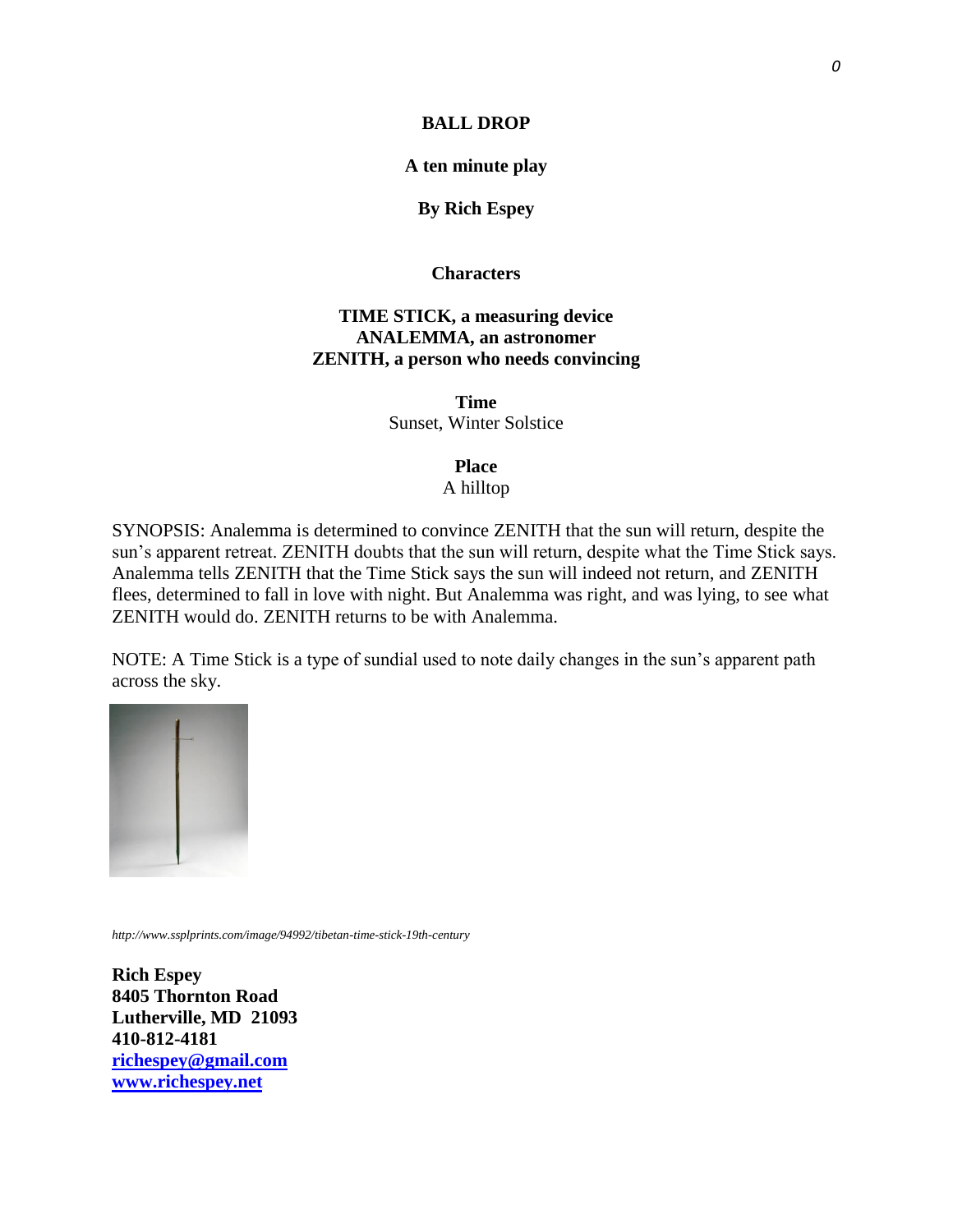### **BALL DROP**

# **Rich Espey**

*Near sunset.*

*A Time Stick stands on a hill in the fading sunlight. Someone has marked lines along the Time Stick showing the progress of the sun on each passing day.*

### **TIME STICK**

Farewell heavenly body Celestial charioteer Breezing past while etching your trumpetings Flashing your shadow Nanoseconds I was here once! I am here now! I will be here again!

*We hear voices, offstage.*

### **ANALEMMA**

Quick, Zenith!

### **ZENITH**

It's rough ground, Analemma! And steep!

### **ANALEMMA**

Just a short time left. Since you need proof so bad…

### **ZENITH**

And it's dark! More dark than this time the last day!

### **ANALEMMA**

Less dark! And less more dark than the day before the last day!

# **ZENITH**

Analemma, you make less and less sense with each word. I should have stayed at the fling.

### **ANALEMMA**

Just a few more steps, Zenith, quick. Not much time!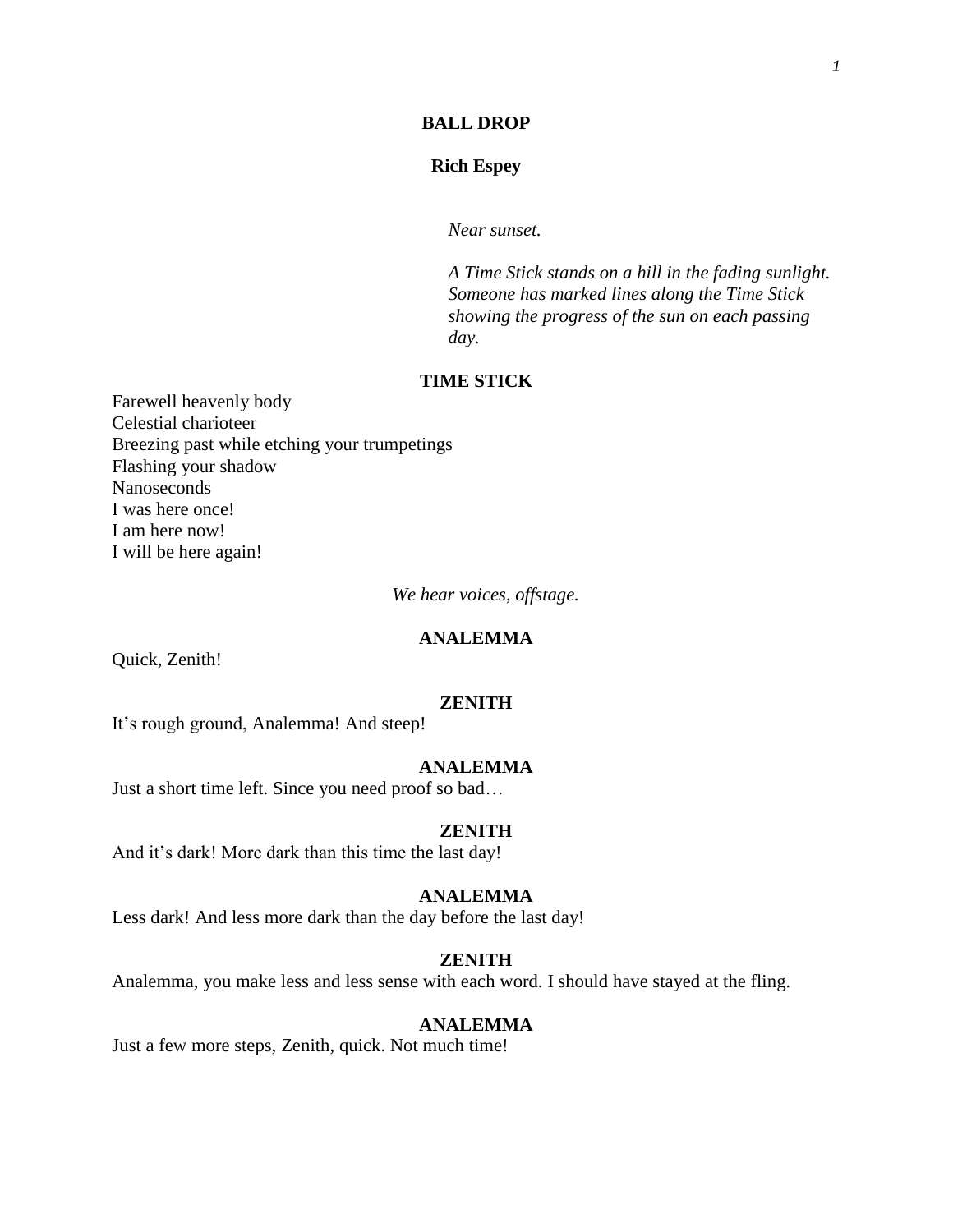*We see ANALEMMA and ZENITH. They are dressed in modern clothes. ZENITH might be dressed for New Year's Eve. ANALEMMA does not look ready for a party.*

# **ANALEMMA**

Here we are. The spot. Prime view. Look, the sun is still up! (*examining the lines on the Time Stick*) And the last line near crossed! See?

### **ZENITH**

That's it? A stick? That's your proof?

### **ANALEMMA**

My stick does not lie. Tell him.

### **TIME STICK**

What do I know? I'm just a stick. But a stick of truth. You tell him. You explain it so much better.

### **ANALEMMA**

I mark a line on the stick when the sun sets each night. And if you look at the way the lines work you can see that on this day the sun will stay just a tad more than the last day, and each day from now on…just a bit more sun each day.

### **ZENITH**

A stick.

### **ANALEMMA**

It's not just the stick. I have charts, if you want to see charts, at my home -

### **ZENITH**

Sticks! Charts! I knew it was too good to be true. I am out of here. "She's a weird one," they all said.

### **ANALEMMA**

Wait for the last ray and then you'll see!

### **ZENITH**

Each day for six moons there has been less and less sun, more and more night! Face it! Six moons from now it will be all night all the time!

### **ANALEMMA**

The sun is on her way back! My stick will prove it!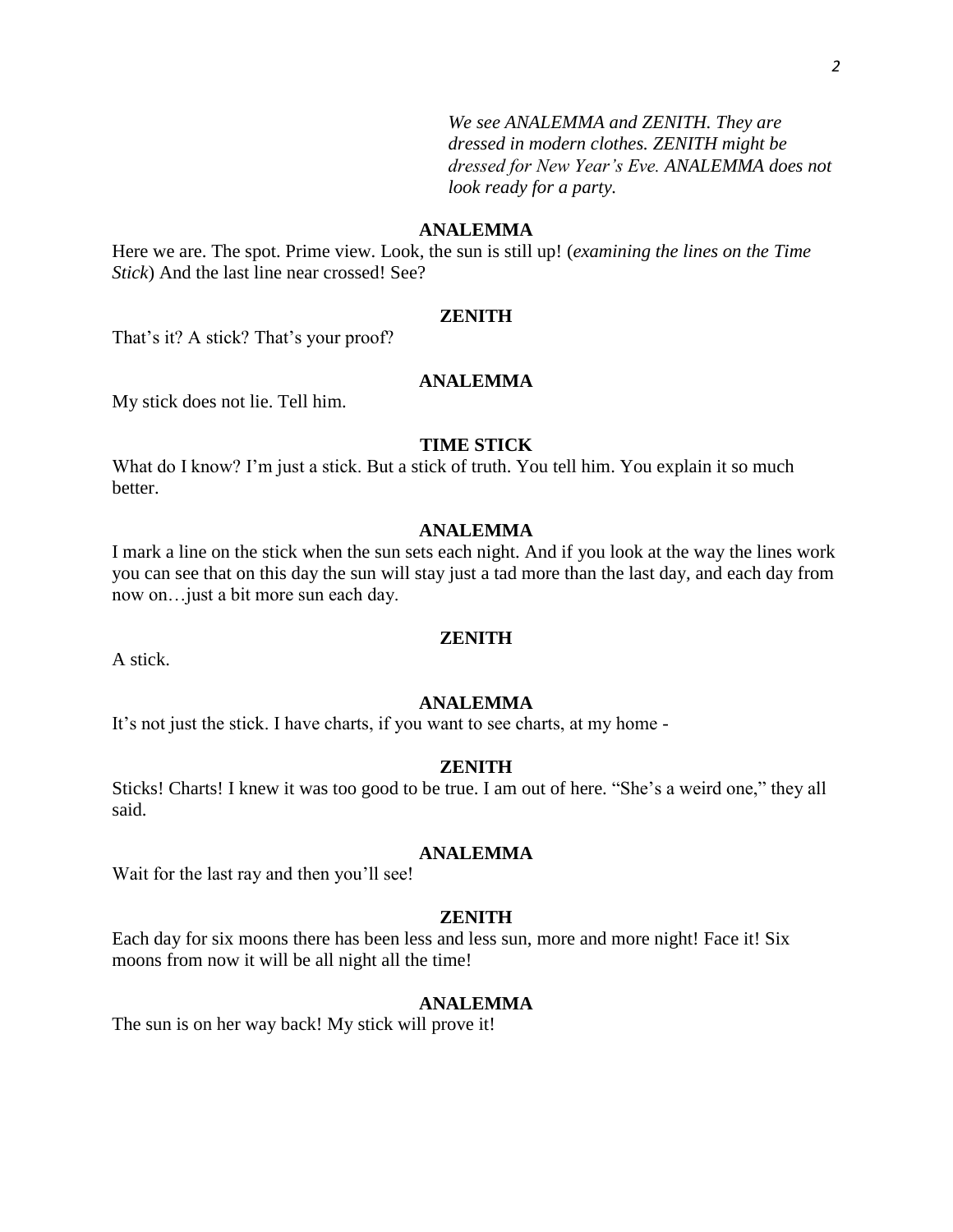### **ZENITH**

Night will be king. (*singing "Taps"*) "Day is done! Gone the sun! Night will win, It's no sin, to have fun!"

# **ANALEMMA**

And then we can heal and grow and glow and…you know… just you and me, from now on, with the sun back and all. (*to Time Stick*). You must feel it! Tell him!

### **TIME STICK**

Like I said, I'm just a stick. But if you're sure, then I'm with you.

# **ZENITH**

Look at the sun on the run. What a wimp! While Night strives on. Drives on. Thrives on.

*A wolf or something howls.*

### **ANALEMMA**

Look at what else is on the stick.

*TIME STICK extends a ring. ANALEMMA places the ring on ZENITH.*

For when the sun has won.

### **ZENITH**

Let's just go back to the fling. While there's still a bit of light.

### **ANALEMMA**

We can find our way back in the dim. And think how light our steps will be when we know that sun has won.

### **ZENITH**

Think how sore our butts will be when we fall on those rocks all the way down in the dark. If we go now we can make it back to the fling while there's still ale left.

### **ANALEMMA**

I just gave you a ring.

### **ZENITH**

What's the point of a ring when it's all dark all the time?

# **ANALEMMA**

It won't be! If you knew how to read my stick then you would know no doubt that this day is the day when day will beat night! Tell him!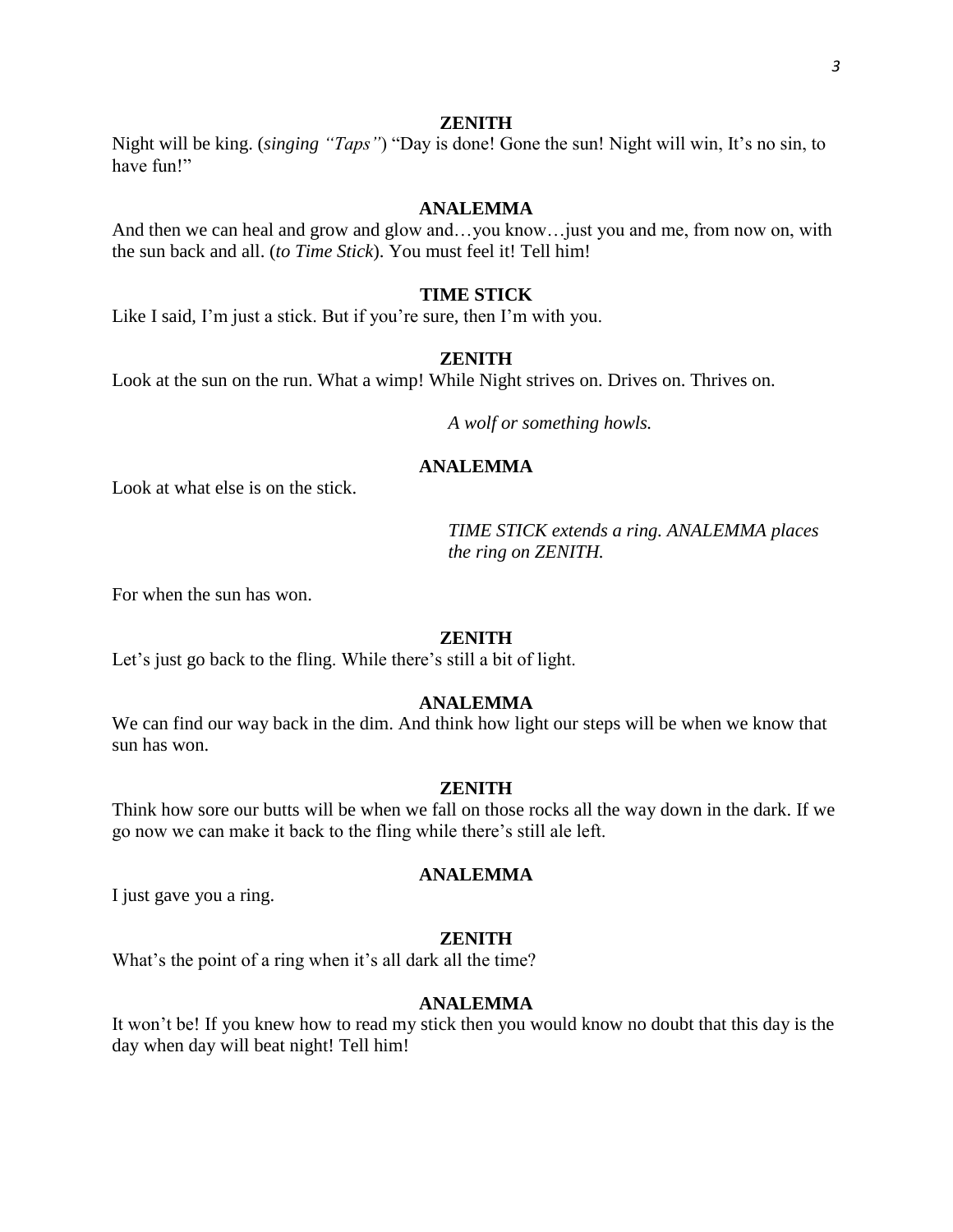# **TIME STICK**

You act like I have some stake in all of this. Oh, I made a pun.

# **ANALEMMA**

Or do you want night to win?

### **ZENITH**

We all have to deal with the real world, like it or not. There's a lot of cold and not much hope here. There goes the last of your sun.

> *ANALEMMA looks at the TIME STICK and makes a mark.*

# **ANALEMMA**

You were right. I was wrong. (*singing "Taps"*) Day is done! Gone the sun! From the lakes, from the hills, from the sky –

I'm a fool, of course.

### **ZENITH**

I like those who hope. It works for a while. We need some to hope. To be strong.

*A roar of party noise is heard from the town below.*

### **ANALEMMA**

Well, you will miss your ale, I fear.

# **ZENITH**

You could come with me.

### **ANALEMMA**

I'm too weird for the mob at the fling. Don't let the ale run out on you like the sun.

### **ZENITH**

There's a lot of ale. When they first thought the sun was done they ramped it up.

### **ANALEMMA**

When it's night all night, what will you do?

# **ZENITH**

Sleep more. Dance. Play. Prowl, just a bit. Growl, if I need to. You?

### **ANALEMMA**

Oh. Pray. Try not get preyed on.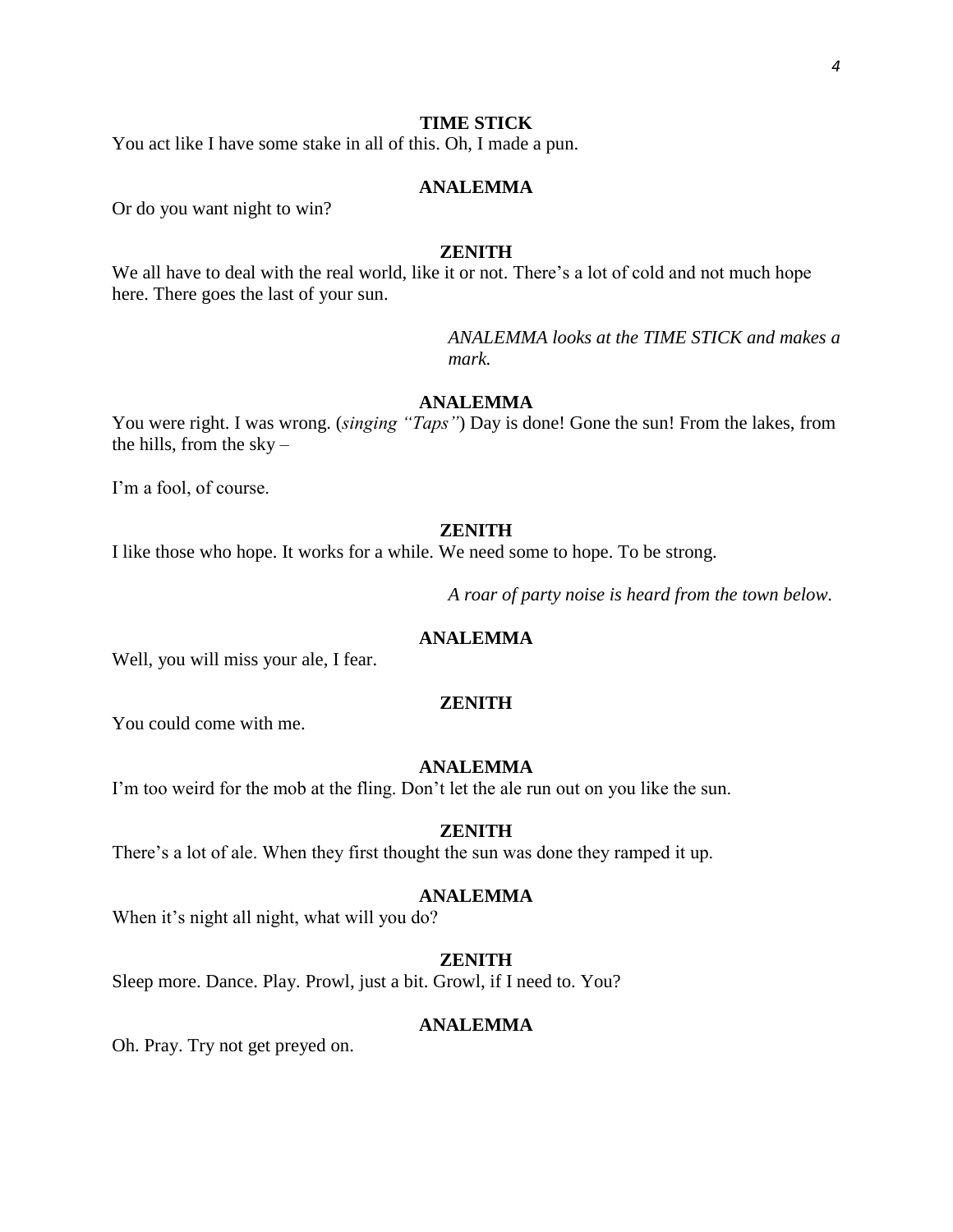### **ZENITH**

It's a nice ring.

# **ANALEMMA**

Just a rock. A chip out of a mine.

# **ZENITH**

If it weren't for the all night night…

# **ANALEMMA**

Of course. Best get your ale.

# **ZENITH**

Come back with me. You might as well have a laugh or two while there's still time.

# **ANALEMMA**

I'm not of the mob.

### **ZENITH**

They just want to cope. They say they'll learn to love the all night night. Sleep and dance and play and prowl and growl and laugh and no more tears and no more fears. The Hell with Sun! Who needs her, right?

### **ANALEMMA**

You go have fun. I'll stay here.

### **ZENITH**

Up on this hill? With just your stick?

# **TIME STICK**

She could do worse.

### **ANALEMMA**

Each day I come here to see my stick.

### **TIME STICK**

She does. And it is the best part of my day.

### **ANALEMMA**

And you are the first one I have shown my stick to.

# **ZENITH**

I don't know what to say to that.

# **ANALEMMA**

(*singing "Taps"*) Day is done! Gone the sun! From the lakes, from the hills, from the sky –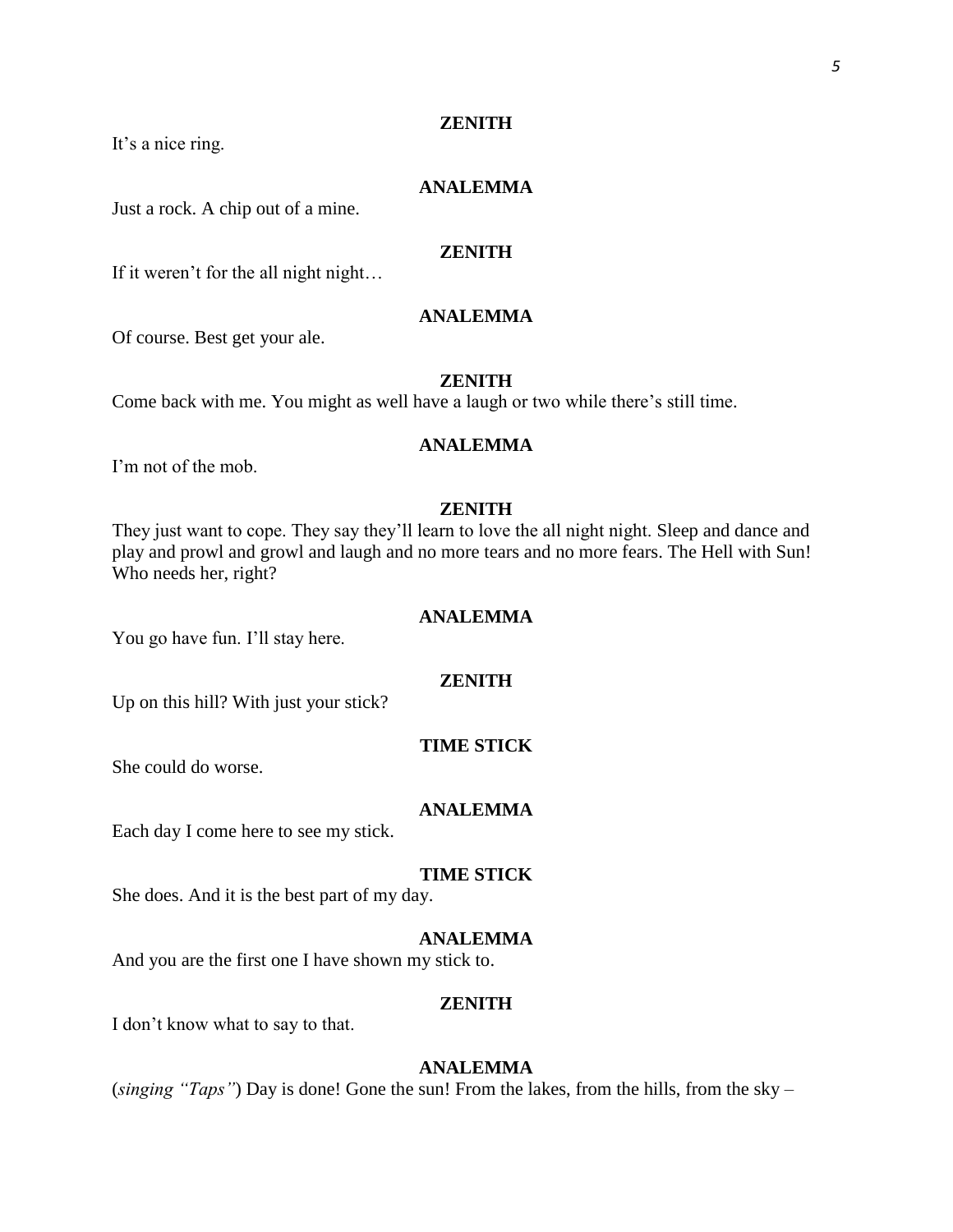### **ZENITH**

*(to Time Stick)* What do you say to all this?

# **ANALEMMA**

She is just a stick! Trust me! Do you trust me? If you trust me, then you should go for good.

# **ZENITH**

I do.

*ZENITH is gone. ANALEMMA looks at the mark on the Time Stick.*

# **TIME STICK**

Sun stayed longer this day this night. I felt her photons for four full seconds more.

### You felt wrong.

**ANALEMMA**

**TIME STICK** I am a stick of truth. Why did you lie to him?

### **ANALEMMA**

I thought you could not see.

#### **TIME STICK**

I can feel. And I can time. Why did you lie??!!

# **ANALEMMA**

Why did you not truth?

### **TIME STICK**

Why did the day beat back the night?

#### **ANALEMMA**

There is a lot to know and a lot we do not know.

### **TIME STICK**

I know one thing. I was here once! I am here now! I will be here again!

### **ANALEMMA**

That is three things.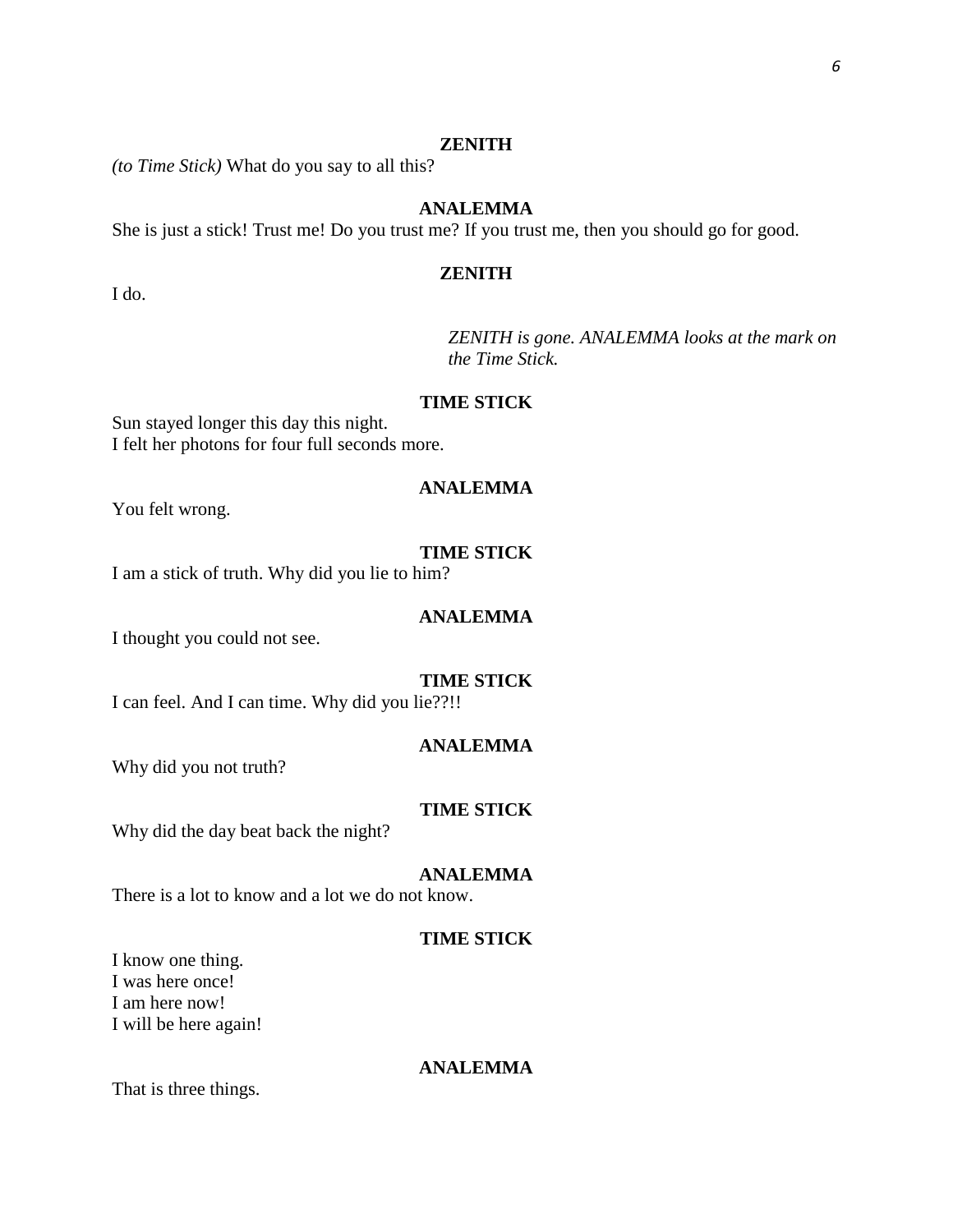### **TIME STICK**

That is one thing.

*The party noises rise again.*

Do you think they know?

# **ANALEMMA**

That the sun has won?

# **TIME STICK**

That she is on her way back.

### **ANALEMMA**

No. They do not have time sticks like you. To them the end is still in sight. Who do you think they want to win, deep down. Night or Day?

# **TIME STICK**

Like I said. I'm just a stick. You are the one with the soul.

# **ANALEMMA**

Who does he want to win?

### **TIME STICK**

Zenith?

Who else?

# **ANALEMMA**

### **ANALEMMA and TIME STICK**

Day is done Gone the sun And the dark of my soul Night has won -

*ZENITH is there.*

# **ZENITH**

Still here.

# **ANALEMMA**

Where else would we be?

# **ZENITH**

It was dark on the way down.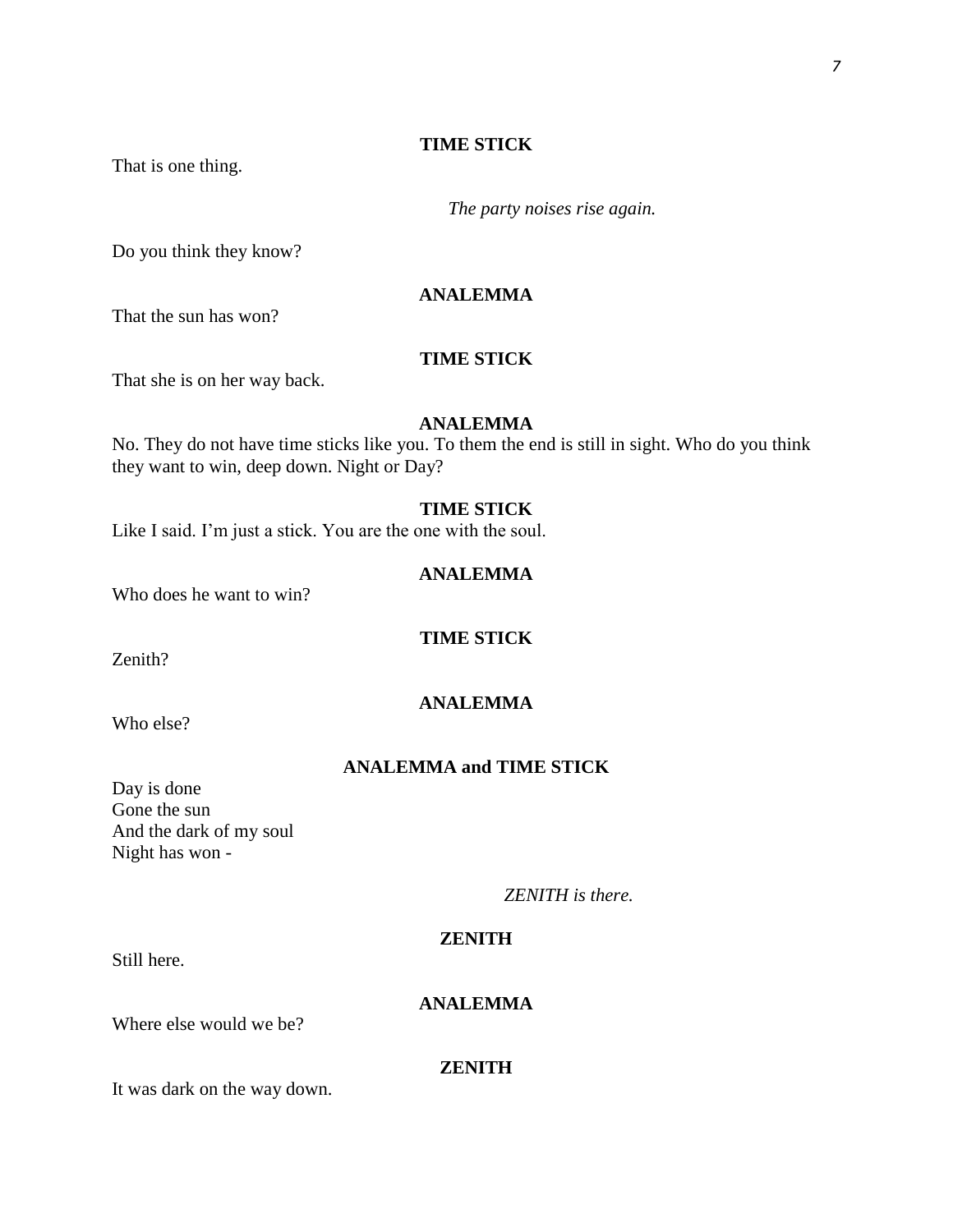# **ANALEMMA**

**ZENITH**

It will get more dark dark. Go.

I tried to go.

**AMALEMMA**

Did you fall on your butt?

I left your ring.

Cheap stone chip.

# **ANALEMMA**

**ZENITH**

# **ZENITH**

My ring.

# **ANALEMMA**

It will get much too cold up here for you in the all night night.

# **ZENITH**

I can't stand the thought of you here with no one else.

# **TIME STICK**

Hey!

### **ZENITH**

That's not what I meant. When it goes dark for good I want you next to me.

# **ANALEMMA**

Good. Good.

Oh, by the way….It won't go dark for good.

# **ZENITH**

Say what?

# **TIME STICK**

I felt photons for four seconds more.

## **ZENITH**

The sun is on her way back?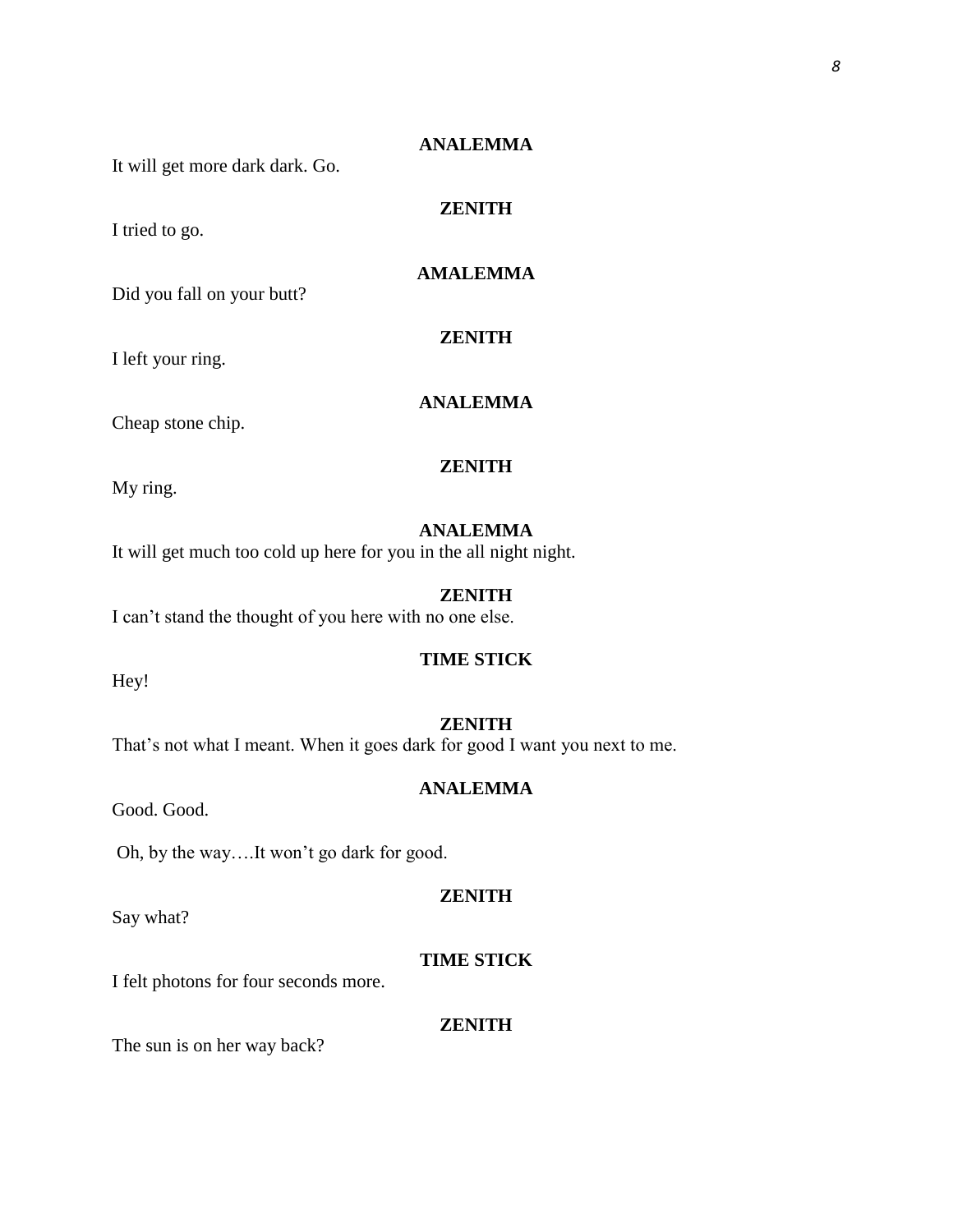# **ANALEMMA**

Just as I said she would be. Thanks to my good ol' stick.

### **ZENITH**

Why did you lie to me?

# **ANALEMMA**

To see what you would do.

# **ZENITH**

So less night than day.

# **ANALEMMA**

Well, less more night, or more less night for a while and then, soon, more day than night.

# **ZENITH**

Analemma, you make more and more sense with each word.

# **ANALEMMA**

My charts are quite good. I'll show you when we get back home. Let's hike down. We'll go slow so as not to fall. (*to TIME STICK*) Thank you.

# **TIME STICK**

I did not do much.

# **ANALEMMA**

Still…

### **TIME STICK**

Now that you know…will you come back?

### **ANALEMMA**

Oh. Oh, of course, of course. (*to ZENITH*) Let's go.

### **TIME STICK**

**ANALEMMA**

I will miss you.

I'll be back. Lots.

### **TIME STICK**

Of course you will.

### **ZENITH**

Good Night.